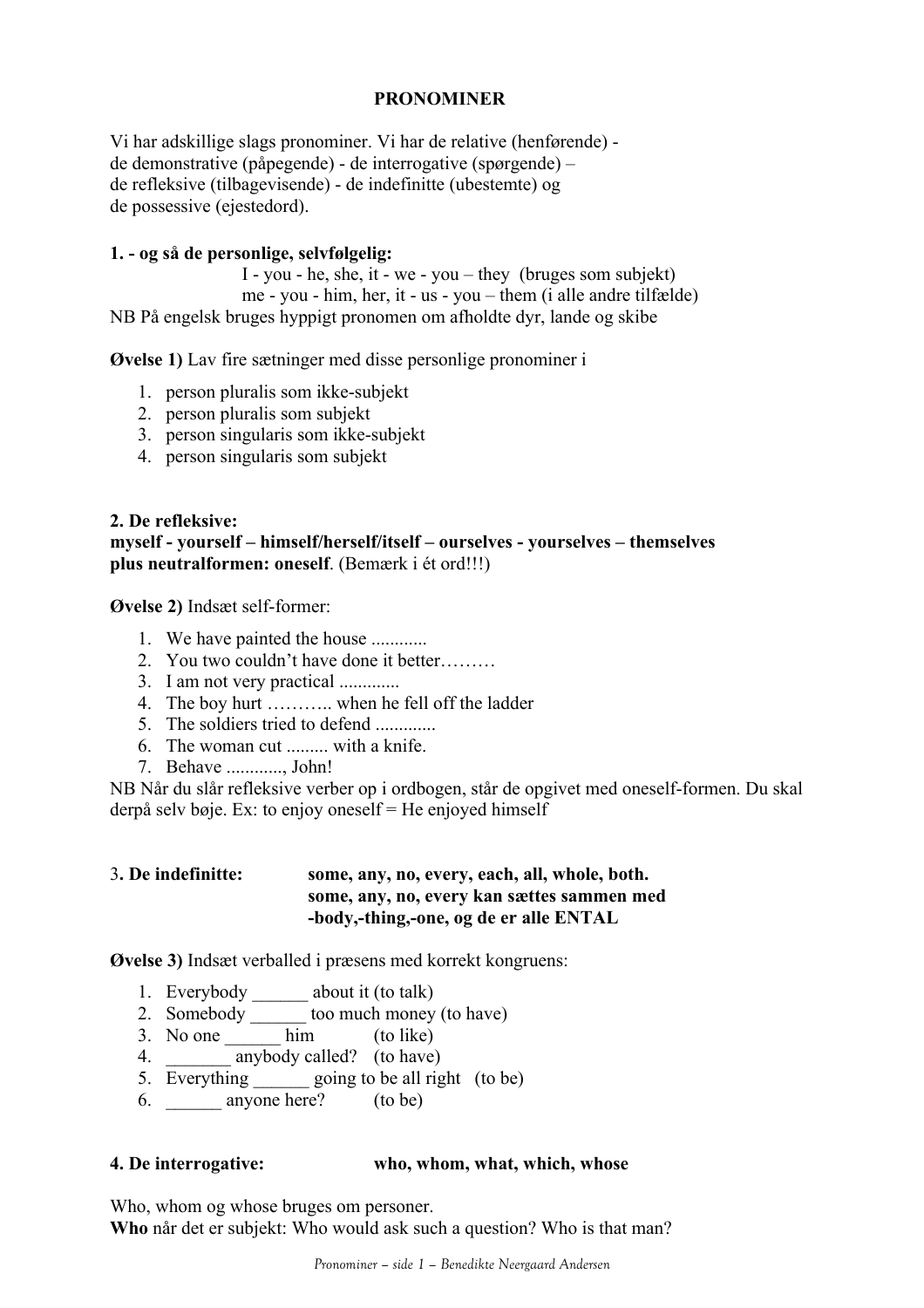**Whom** i alle andre tilfælde: Whom do you love? (whom er her objekt) To whom is he married? (whom er her adverbialled).

Men i daglig tale bruges whom kun efter præposition – og who bruges alle andre steder. Whom er mere formelt.

**Whose** i genitiv: Whose car is it?

**What** bruges om ting, når udvalget ikke er begrænset.

What would you like to drink? (whisky, gin, vodka, rødvin, hvidvin, øl, snaps) What colour did you paint the house? (rød, blå, gul, grøn, brun)

**Which** bruges hvis der er et begrænset antal ting eller personer! Which would you like, whiskey or gin? (whiskey+gin =  $2 \text{ ting}$ ) Which do you prefer, Peter or Mary? (Peter+Mary= 2 personer)

## **Øvelse 4)** Oversæt.

- 1. Hvem kan lide øl?
- 2. Hvem har du givet bogen til?
- 3. Hvem mødte du på gaden?
- 4. Hvis bil er blevet stjålet?
- 5. Hvis ansvar er det?
- 6. Hvis liv er det egentlig??
- 7. Hvem af jer to sagde det?
- 8. Hvilken kjole foretrækker du den røde eller den grønne?
- 9. Hvilken forfatter kan du bedst lide Shakespeare eller Danielle Steele?
- 10. Hvad er der sket?
- 11. Hvilket valg havde han?
- 12. Hvad hedder du?

#### **5. De demonstrative:**

|            | nærved | langt væk |
|------------|--------|-----------|
| singularis | this   | that      |
| pluralis   | these  | those     |

This house is nice (det hér hus er pænt) That house is nice (Det dér er pænt). These are my books (de hér). Those are yours (de dér)

Forskellen gælder også i tid: This summer (2007) was wet, but that summer (1998) was not.

#### **Øvelse 5)** oversæt

- 1. I morges modtog jeg dette brev.
- 2. Her i huset er alle glade.
- 3. Disse blomster er smukke.
- 4. Dette er den bedste bog jeg har læst!
- 5. De hersens børn er søde.
- 6. Jeg kan ikke lide den mand!
- 7. Den sommer var rædselsfuld.
- 8. Vi ejer de heste dernede.
- 9. Er de dér mennesker dine venner??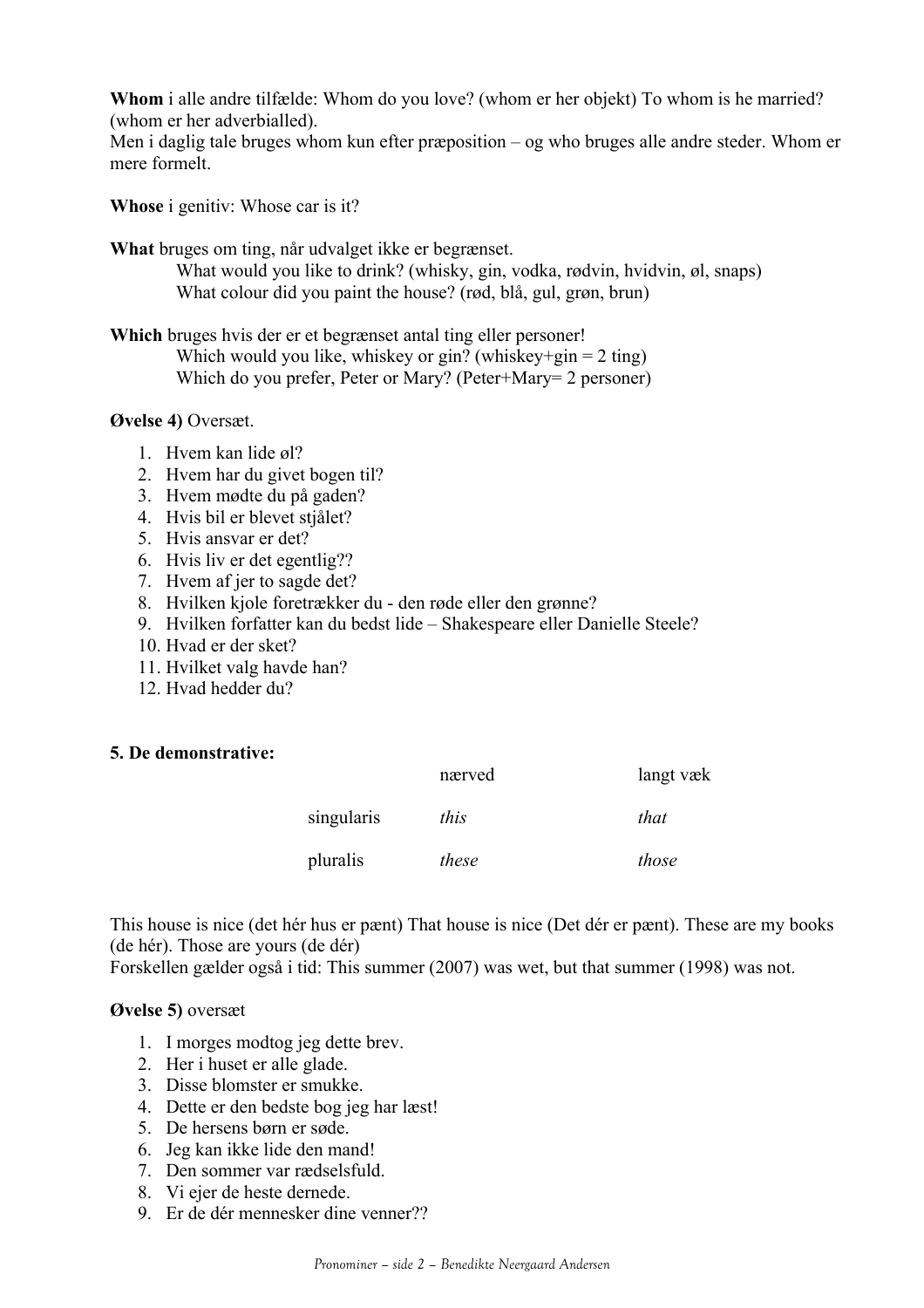## **6. De possessive er født i genitiv og skal altså IKKE sættes i genitiv ved hjælp af apostrof! (undtagelsen er one´s)**

| singularis<br>2.<br>3.     | kort form<br>my book<br>your book<br>his, her, its book | lang form<br>the book is mine<br>the book is yours<br>the book is his, hers, its |
|----------------------------|---------------------------------------------------------|----------------------------------------------------------------------------------|
| pluralis<br>1.<br>2.<br>3. | our book<br>your book<br>their book                     | the book is ours<br>the books is yours<br>the book is theirs                     |

NB Ved legemsdele og tøj bruger engelsk possessivt pronomen, hvor dansk kun bruger kendeord: He broke *his* leg in the accident (han brækkede benet ved ulykken).

## **Øvelse 6)** Oversæt

- 1. Er det deres bil?
- 2. Hvor er min bog?
- 3. Nej, det er din!
- 4. Hvor er hans bog?
- 5. Jeg kan kun finde hendes!
- 6. Vores bog er bedst!
- 7. Han børstede tænder og vaskede hænder.
- 8. Han havde mange penge i lommen.
- 9. Han slog hovedet.
- 10. Hun tog læbestiften ud af tasken.
- 11. Man bør altid forsvare sine meninger

# **7. de relative**

WHO - om personer, WHOM - om personer, når relativet ikke er subjekt WHICH - om ikke-person WHOSE – overalt i genitiv THAT – kun i bestemmende relativsætninger

*Bestemmende relativsætninger* er sætninger der ikke kan undværes. INGEN KOMMA The elephant that I saw in the Zoo last Sunday has just died (relativsætningen bestemmer eller udpeger hvilken elefant der er tale om)

#### *Parentetiske relativsætninger* kan undværes MED KOMMA

Peter Watkins, who is married to my sister, is an old fool (med mindre der eksisterer to af det navn) My brother, whom you haven't met, is a bookseller (med mindre jeg har to brødre) My car, which I bought yesterday, has been stolen (med mindre jeg ejer to biler)

#### **Øvelse 7)** Streg det forkerte ud:

- 1. She had a husband who/whom adored her
- 2. It was my father who/which climbed up to save the cat
- 3. There's the footballer who/which was bought by Manchester United
- 4. We caught the fox which/who/whom had killed our chickens